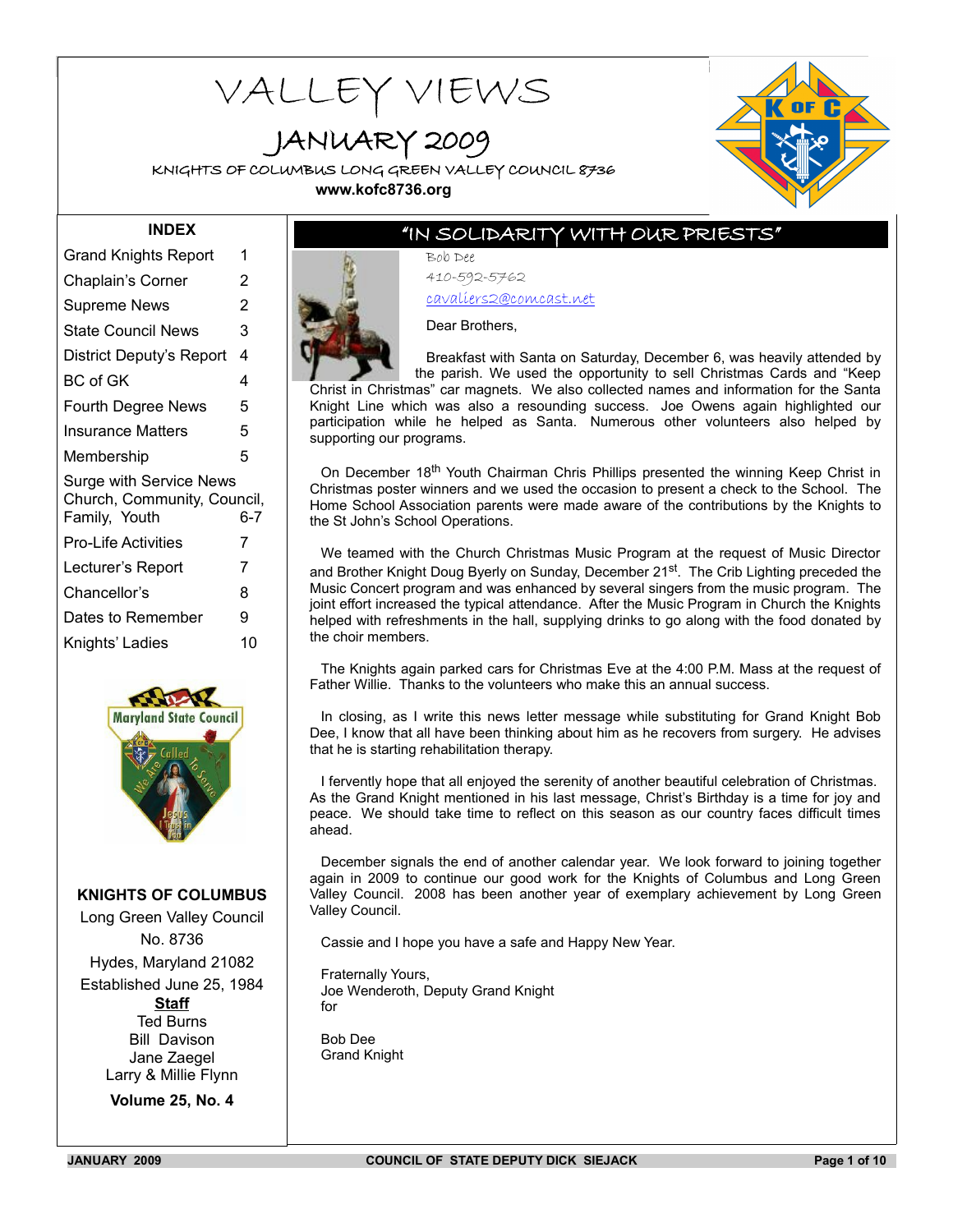# **CHAPLAIN'S REPORT Fr. Willie Franken; 410-592-6206; WFranken@archbalt.org**

#### Dear Brother Knights,

Happy New Year! May this New Year be one filled with good health and many blessings.



The beginning of a New Year is a time when people often make resolutions. A sample of resolutions would be to stop smoking, to lose weight, to renew a friendship, or to exercise more this year. All too often, our intentions to keep our New Year's resolutions dwindle over the year. We get involved in other activities and become too busy to complete our own resolutions.

As we begin a new year and a new presidency, I encourage all of us to be committed to protect the sanctity of life, from conception to death. May we pray for change in our country that puts an end to abortion, that respects the life of the elderly, and that peace may come to the lands of the Middle East.

May you enjoy a healthy and happy New Year.

Fr. Willie

# **SUPREME COUNCIL NEWS**

A FORCE FOR RENEWAL

Carl Anderson

December marks the 20th anniversary of Pope John Paul II extraordinary document on the role of the lay faithful, [Christifideles Laici.](http://www.vatican.va/holy_father/john_paul_ii/apost_exhortations/documents/hf_jp-ii_exh_30121988_christifideles-laici_en.html) Few documents could be more important to understanding the mission of the laity and few are as important to the mission of the Knights of Columbus.

In *Christifideles Laici*, John Paul II called the lay faithful to a great task: "a mending of the Christian fabric of society" which, he says, "is urgently needed." In this way, the pope repeated the call of the Second Vatican Council for lay men and women to work for the renewal of society according to Gospel values.

Many have seen the founding of the Knights of Columbus by the Venerable Servant of God Father Michael J. McGivney as a truly inspired vision of the role of Catholic men in the renewal of society, according to the Gospel values of charity, unity and fraternity.

In October, during the papal audience for our board of directors, Pope Benedict XVI referred to his visit to the United States last April, saying, "I wished to encourage the lay faithful, above all, to recommit themselves to growth in holiness and active participation in the Church's mission. This was the vision that inspired the foundation of the Knights of Columbus … and it continues to find privileged expression in your Order's charitable works."

For more than a century, our founding principles have strengthened the "Christian fabric" of our councils, families, parishes, communities and even our countries. During this time, we have responded to many challenges, including war, civil discord, racial and religious discrimination, natural disasters and economic depression — challenges not unlike the many we face today.

Catholics, and especially Knights of Columbus, have contributed in extraordinary ways to meeting these challenges. We remember with pride our relief work after the devastating events of Sept. 11, 2001, and in the aftermath of hurricanes Rita and Katrina; our initiative for the first national blood drive during World War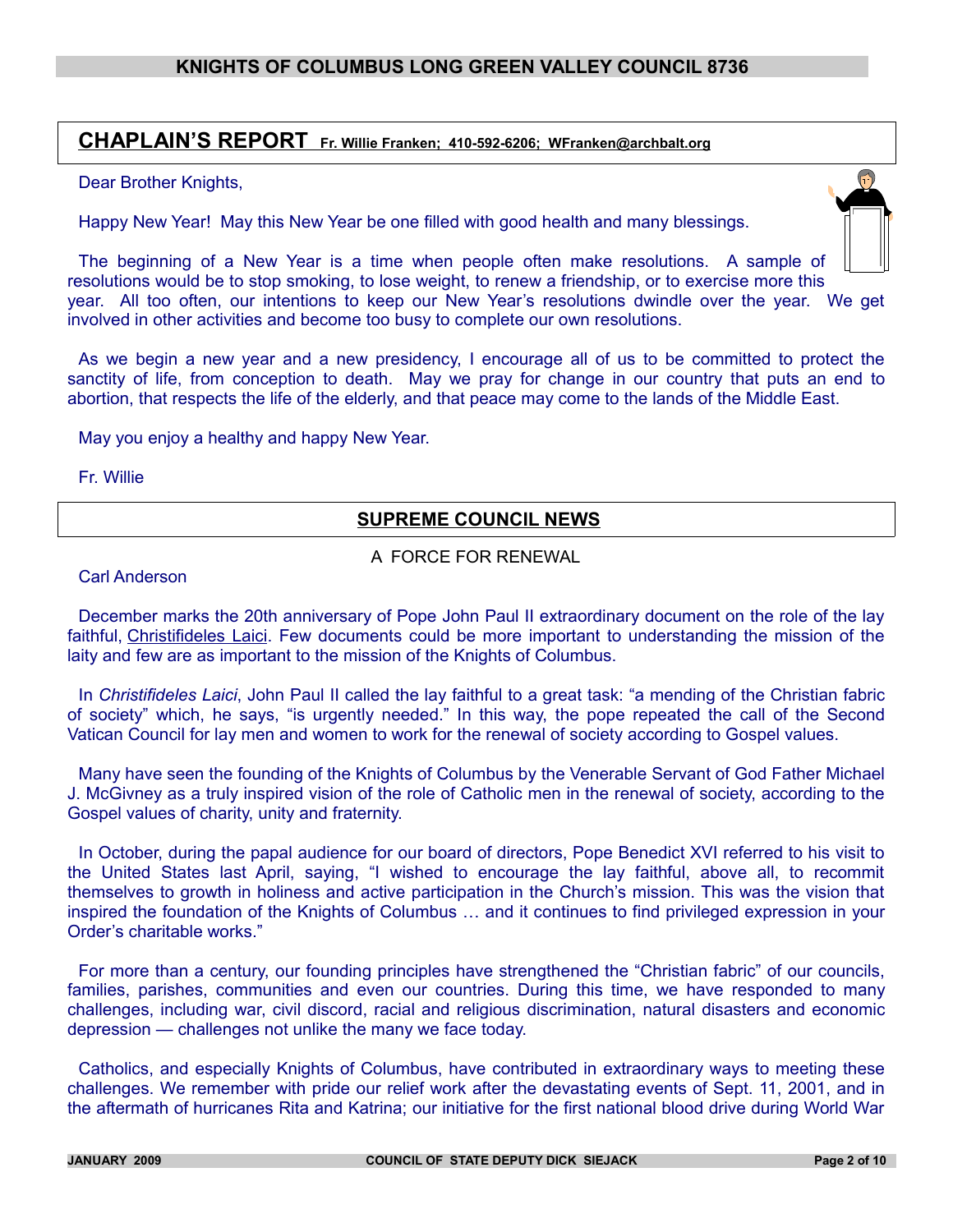II, and our job bank and job training efforts during the Great Depression. In keeping with our 126-year history, the Knights of Columbus will continue to make a positive and lasting contribution to our societies and communities.

We will do so bearing in mind the recent words of Pope Benedict to us in October: "may the Knights of Columbus discover ever new ways to serve as a leaven of the Gospel in the world and a force for the renewal of the Church in holiness and apostolic zeal."

"Apostolic zeal" includes the commitment to stand for the whole Gospel and its values, even when, at times, those values are less than popular.

I was particularly moved to hear our Holy Father thank the Knights of Columbus for our Order's efforts "to defend the moral truths necessary for a free and humane society, including the fundamental right to life of every human being." We should all be encouraged that the pope is grateful for our efforts to build a culture of life in all the countries where we are active.

In this regard we have been faithful to the words of *Christifideles Laici*: "Above all, the common outcry which is justly made on behalf of human rights — for example, the right to health, to home, to work, to family, to culture — is false and illusory if the right to life, the most basic and fundamental right and the condition of all other personal rights, is not defended with maximum determination.

Sadly, some in our society have lost sight of this truth — one more reason for the Knights of Columbus to "discover ever new ways to serve as a leaven of the Gospel in the world."

#### "Vivat Jesus!

exceptions.

# **STATE REPORT**

Thursday January 22, 2009 is the 36<sup>th</sup> annual March for Life in Washington, D.C. The march is open to all Prolife Americans especially the Knights of Columbus. We will gather in our Nation's capital to bring our prolife message to our legislators.

This year's theme "Equal Care with No Exceptions means that the intentional killing of even one innocent preborn human is never justified and is unnecessary. American can and must provide equal care to both a pregnant mother and her preborn child – with no

The march begins at 12:00 Noon on the Mall in Washington. Please talk with your Pro-Life Chairman about details for the March.

**RADER Maryland State Council**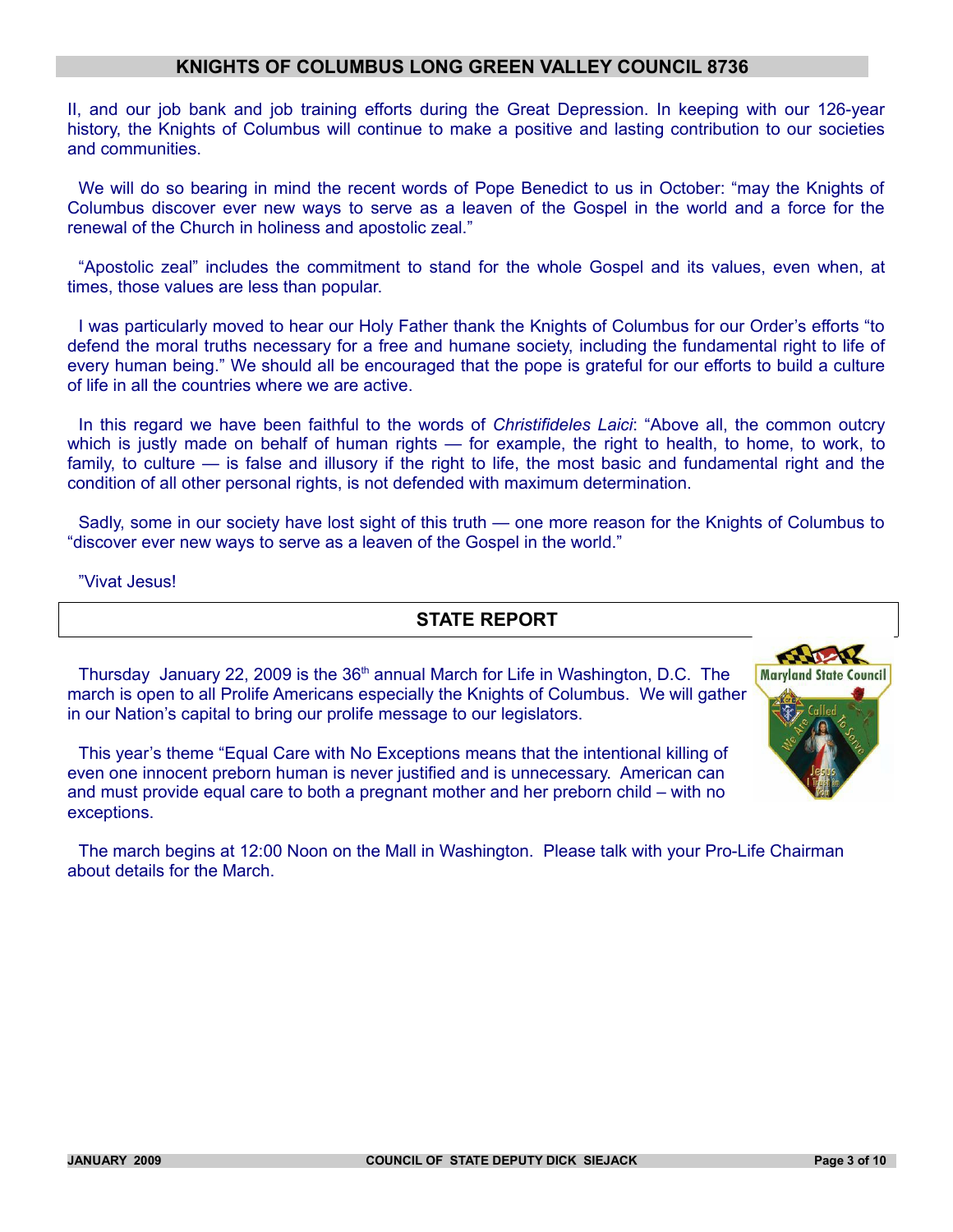# **DISTRICT DEPUTY REPORT Brian O'Connor; District Deputy 1**

District Deputy Message November 2008 REACHING FOR THE STARS REPORT AS OF 11/13/08

|                                                                               | <b>New</b>    | <b>Dropped</b> | <b>Net</b>     | <b>Net</b>       |
|-------------------------------------------------------------------------------|---------------|----------------|----------------|------------------|
| Council                                                                       | <b>Member</b> | <b>Members</b> | Membership     | <b>Insurance</b> |
| No                                                                            | s             |                | Increase       | Increase         |
| 8736                                                                          |               |                |                |                  |
| 9815                                                                          |               |                |                |                  |
| 10100                                                                         |               |                |                |                  |
| 11372                                                                         |               |                |                |                  |
| <b>District</b>                                                               |               |                | 15             |                  |
| Total                                                                         |               |                |                |                  |
| $\mathbf{a}$ $\mathbf{a}$ $\mathbf{a}$ $\mathbf{a}$ $\mathbf{a}$ $\mathbf{a}$ |               |                | $\blacksquare$ |                  |

Star District Goals 21 New Members 11 Insurance Members

As you can see by the numbers above at the start the 2nd half of the year the District has reached 71% of its membership goal. We are however well short of the district insurance goals (18%). Insurance is one of the more fantastic benefits of our order. They have many products available including annuities, so if you haven't availed yourself of these benefits please call your Insurance Advisor and find out what's available.

The GK's and DGK will be participating in the midterm meeting on January on January 3rd. There is a Baltimore March for Life on Saturday January 10th at 1:15 PM originating at the Baltimore County Credit Union Parking lot 8640 Belair Rd. and will end with a Mass by Bishop Madden at St Joseph's Church. Park at the church only!! The 2nd quarter reports are due at the District meeting on January 14th. The National March for Life will be Thursday January 22. KC will meet at the Mall at 12th St and Madison Drive NW starting at 12 Noon there will be a large KC Blue banner. You can take the Blue or the Orange Metro line and get off at the Smithsonian or Federal Triangle. There is also a bus available leaving from Dundalk Council at 7:30AM to get there in time for Mass at the Verizon Center call 410-529-2676.

Congratulations all those knights in the District who made their 2nd degree and to the 3 knights, 1 each from 9815, 10100 and 11372, who made their 3rd Degree in December. Also congratulations to Councils 9815; two of their soccer participants won the State finals.

We ARE called to Serve!!!! Brian O'Connor District Deputy

# **BALTIMORE CHAPTER OF GRAND KNIGHTS Michael Sallese President, PGN, FDD, PFN; Msallese11@verizon.net**

The Chapter, on behalf of the Children of Villa Maria and St. Vincent de Paul, and the adults of Gallagher Center would like to thank all those who contributed to this year's charity appeal. We have already held the Breakfast with Santa and are preparing for the Summer picnic and it is through your generosity that we have been able to do this every year. Thank you.

The January meeting of the Baltimore Chapter will be held on Thursday January 8, 2009 at Holy Trinity Council in Severna Park, MD. Our meeting begins at 8:00 PM. The address for the Council home is 335 N. Ritchie Highway, Severna Park 21146.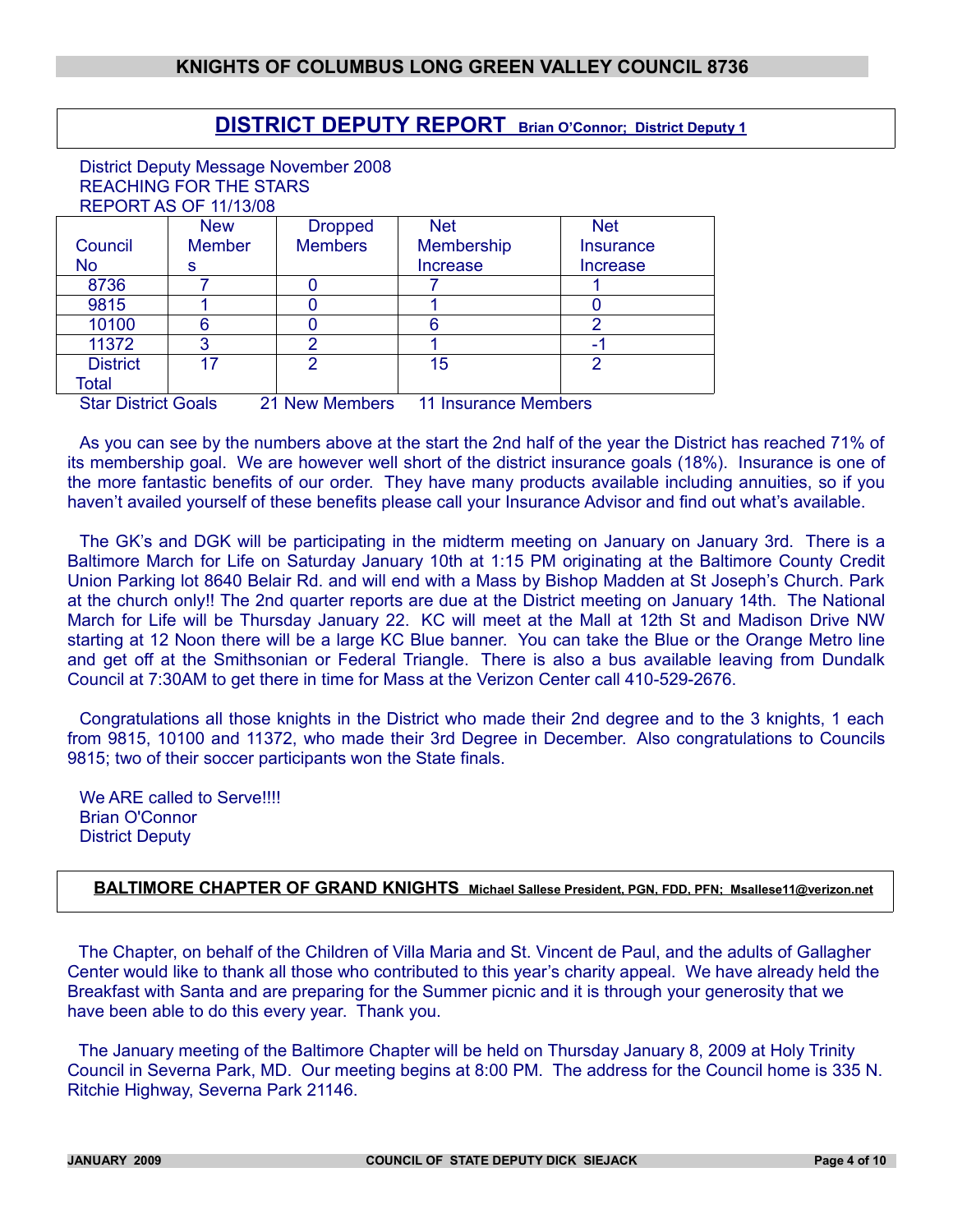Please keep your calendars clear for Friday February 6, 2009 for the Baltimore Chapter 99<sup>th</sup> Anniversary Dinner at Columbus Gardens. More information will be forthcoming about reservations. We hope to see you there.

**FOURTH DEGREE NEWS Archbishop John Carroll Assembly 2378; Faithful Navigator Michael Georgulas** 

My Brother Knights:

Fourth Degree Meetings are on the third Thursday of the month.

# **INSURANCE MATTERS**

It is with regret that we report the resignation of Tom White, our insurance agent for many years, as Tom describes the reasoning below. We should all pray for Tom and his family, and be grateful for the service he provided the Knights of Columbus.

I *hope all is well with you. Our daughter Annamaria was diagnosed with severe Autism at 15 months. Luisa and I had a difficult time dealing with Annamaria's various problems; she just turned 9 and is getting too strong for Luisa to handle alone. Annamaria is a blessing and a joy. She has had issues with self-injuries and dissociative behavior. I need to be home at night to help with her.*

 So, it's with a heavy heart and much prayer and consideration that I am leaving the Knights of Columbus Insurance Program after 17 years. This is solely our decision. The Knights of Columbus have been great and understanding with us.

I have been blessed with a wonderful opportunity. I recently accepted an Insurance Agency with Geico Insurance, which will be daytime hours.

 *I wanted you to know the Knights of Columbus Insurance Program is great and was a wonderful place to be the last 17 years.*

Luisa and I are not looking for any help just understanding and your prayers. *Fraternally in Christ Tom White* 

## **FRATERNAL BENEFITS**

"Do you own a business?"

If so, there are some unique planning issues to consider that a non-business owner doesn't have to worry about.

- If you die, how will the business pay your family an income?
- If you have children that will eventually take over your business, how will they buy you out?
- How will you equalize the inheritances between your children who work in the business and those that don't?
- Have you set up a guaranteed buyer for your business when you die?



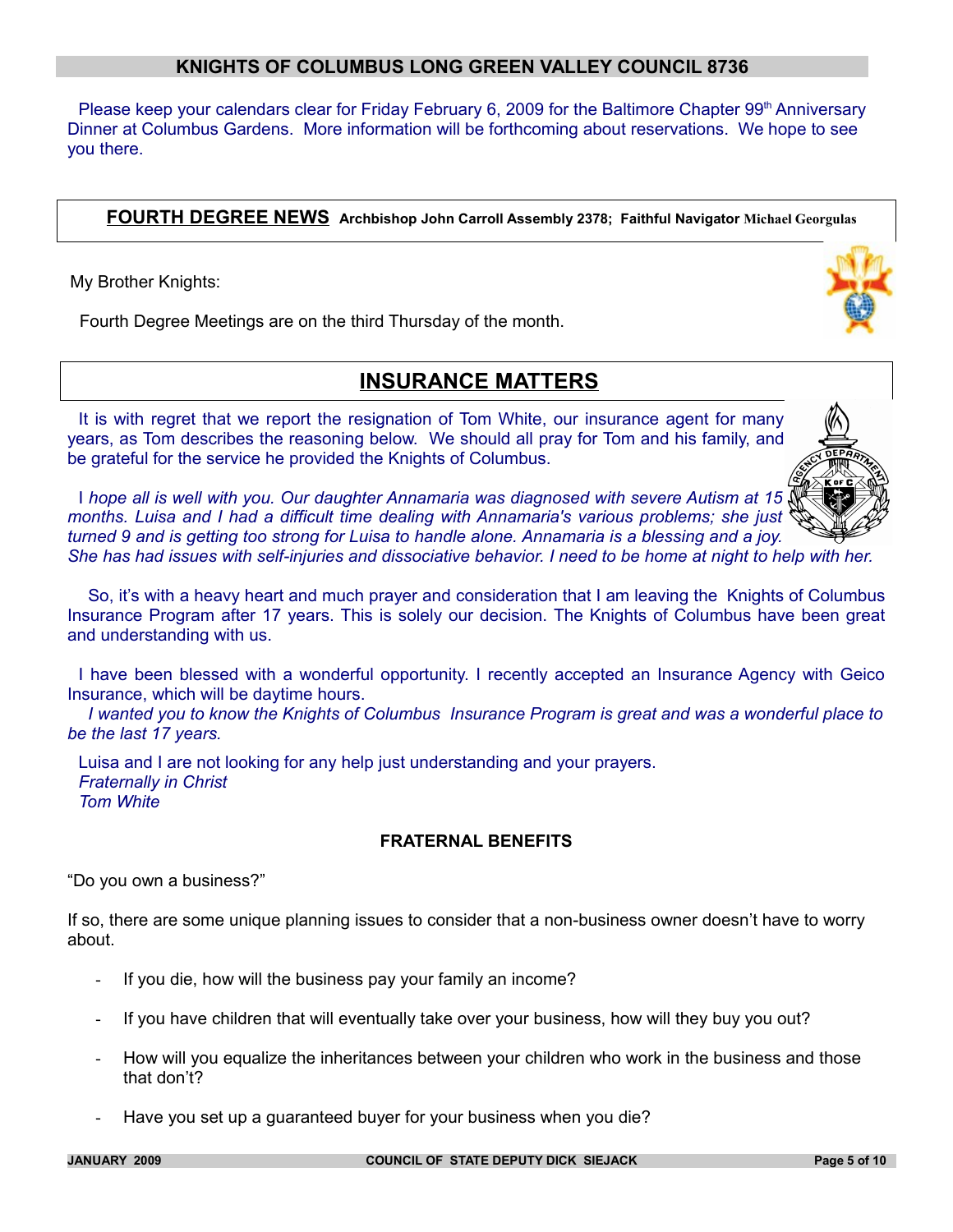In most cases … you are the main motivating force behind your business. It won't run without you. Allow the K of C with our unique product advantages to help you fashion a plan that helps you, your family and your business.

#### **Robert Marlowe 410 823-3800 robert.marlowe@kofc.org**

**MEMBERSHIP Jim Schmidt, Sr, PGK; 410-592-8891; snstrngjim@msn.com**

The following gentlemen need their second degree. Unfortunately there isn't nearby till Feb. 26 at Fr. Wolfe council.

Amasia, Bowers ll, Byerly, Creamer, Dozier, Ewing, Ewing Jr., Glennon, Milarcik, Schammel, A. Schmidt, Vendetti, Whitehurst.

I'm sending this out early so you schedule for it. Also some you gentlemen still owe dues for 2008. Please contact Paul Weber ASAP.

There is a third degree on Jan. 23, it will be held Pope John Paul the Great council The council is located at Our Lady Queen of Peace Middle River.

K. Carr, Crumbling, Daniels, Hartka, Henninger, Jancuk, D. Kerins, Miller, Molinar, Pippin Schumacher.

Please contact the Grand Knight, Paul or me.

**CHURCH ACTIVITIES Randy Keiser; [mostincorporated@yahoo.com](mailto:mostincorporated@yahoo.com) 410-491-6407**

Note the upcoming March for Life in Washington on January 22 that is described in the Pro life section. Those of us who are not otherwise committed that day should try to attend. We are also in the preliminary stage of preparing for the Shrove Tuesday Pancake Dinner on February 24.

CALENDAR OF CHURCH ACTIVITIES

February 24, 2009 - Shrove Tuesday Pancake Supper March, 2009 / TBA - Catholic Bee Mar. 20, 2009 - 5th Sun. -7:30 Mass, Breakfast at The Sunshine Grill April 19, 2009 - Divine Mercy Mass May 7, 8, 9, 2009 - Spring Fling May 31, 2009 - 5th Sun. -7:30 Mass, Breakfast at The Sunshine Grill. More activities may be added as they present themselves.

**COMMUNITY ACTIVITIES Mike Naumann; 410-592-4884; mike.n@pioneernetwork.com**

# 2008 THANKSGIVING PROJECT REPORT

The **Thanksgiving Project** was **successfully completed** with **79 Council members** participating. This project was started by **Brother Jim Welsh** and for **18 consecutive years** we helped feed the poor at Thanksgiving. A total of **\$4,906.50** was donated this year which includes a **\$1,934.50** Poor Box collection the weekend of 11/23/08. **In addition** to the **money donated**, **235** food items, **9** cooked turkeys and **102** frozen apple pies **(\$1,020)** were donated. The pies were donated by St. John the Evangelist parishioners

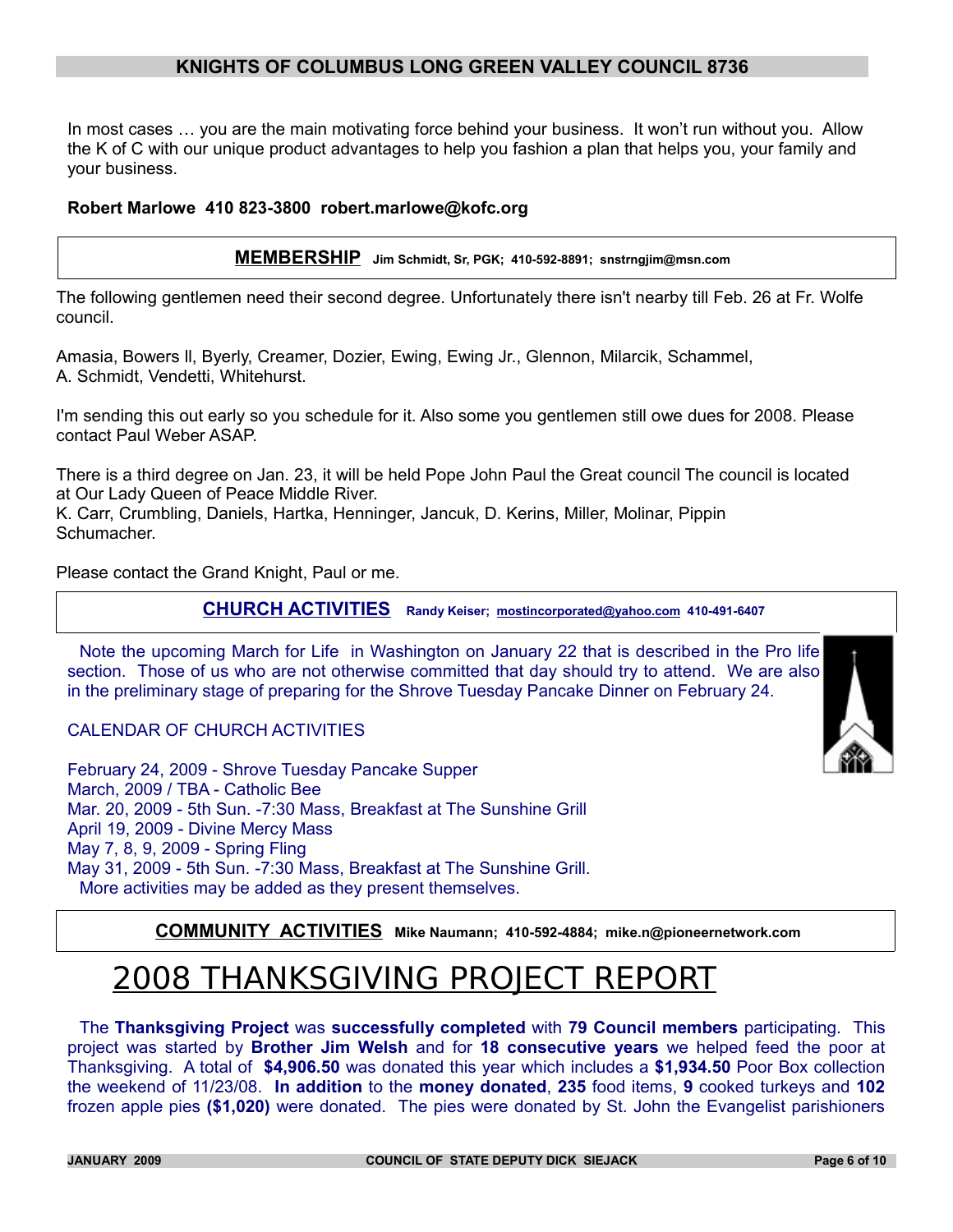through the School's November Market Day event. **With these donations our Council provided food for 250 families and 80 individuals**!

The **total food supplied** was: **102** frozen turkeys, **1,050** lbs. of potatoes, **360** lbs. of yams, **300** lbs. of onions, **102** frozen pies, **200-5 lb.** bags of sugar, **105** boxes of stuffing, **107** cans of soup, **106** gravy packets, **106** cans of cranberry sauce, **492** cans of vegetables, **216** boxes of macaroni/cheese, **100-2 lb.** bags of brown sugar, **100** bottles of vegetable oil, **300** cans of tuna, **100** boxes of cereal, **61** misc. items, **12** boxes of oranges, **12** boxes of apples and **9** cooked turkeys.

These donations were distributed to Our Daily Bread Employment Center, the **125** families registered with Beans & Bread Outreach Center, the **100** families registered with the Missionaries of Charity – Gift of Hope Convent and a local family of **5**. On the Wednesday before Thanksgiving, cooked turkeys and all the food needed for complete Thanksgiving dinners were provided to the **62** students and staff at Our Daily Bread Employment Center and the **6** nuns and **10** AIDS patients at the Gift of Hope Convent. **All of this could not have been accomplished without the generous support from Long Green Valley Council 8736, Council members, Knights' Ladies, St. John The Evangelist Church parishioners, St. John The Evangelist School Market Day and The Class Produce Group. My heartfelt thanks goes out to all of you.**

**In particular, I would like to thank the following: Fr. Franken** for donating the Poor Box proceeds on 11/23/08 to our project and **Jane Andrews** for managing the project account at St. John the Evangelist Church; **Rosemarie Mahoney** for her efforts in including the K of C in the School Market Day event; **Jim Wright** for his donation to our project and his efforts in obtaining an excellent price for the fresh produce purchased from the Class Produce Group; **PGK George Landefeld, Ed Miller, Ed Gibbons, PGK Michael Sallese, PGK James Cross, J. Robert Elliott, Thomas Rowan** and **Russell Smick** for cooking a turkey for the Thanksgiving dinners; **PGK Carroll McComas, Kevin McComas, Marland Carlson** and **Charles Elbert** for providing their vehicles and time to make the food deliveries; **PGK James Schmidt Sr., PGK James Schmidt Jr., Tom Zaegel, John Caine, Pete Stankoski, Joshua Pippin and Paul Crowe** for their assistance with the food deliveries;

May the Lord reward all project participants in His special way.

John J. Mayni, Project Chairman

# **COUNCIL ACTIVITIES**

No Council Report for January.

## **FAMILY ACTIVITIES Jim Cross; 410-893-1266**

Mike and Phyllis Nauman are the November Family of the Month. Mike has been a member of Long Green Valley Council for a little over a year. He has agreed to Chair our very active Community Activities Program. He personally directed this year's successful Tootsie roll Campaign. The Blood Drive and Thanksgiving Project are also doing very well. We appreciate the active roll Mike has taken in spite of the demands of running his own business selling 911 Center equipment.

The Santa Claus Breakfast was held at St John's Church Hall on Saturday, December 6, 2008 from 8AM until 11AM. Many thanks to Joe Owens, Pete Stankoski, Jim Schmidt Sr., Joe Wenderoth, Paul Weber, Tom Zaegel and Ray Dietz for making the Santa Claus Breakfast and Santa Knightline a success.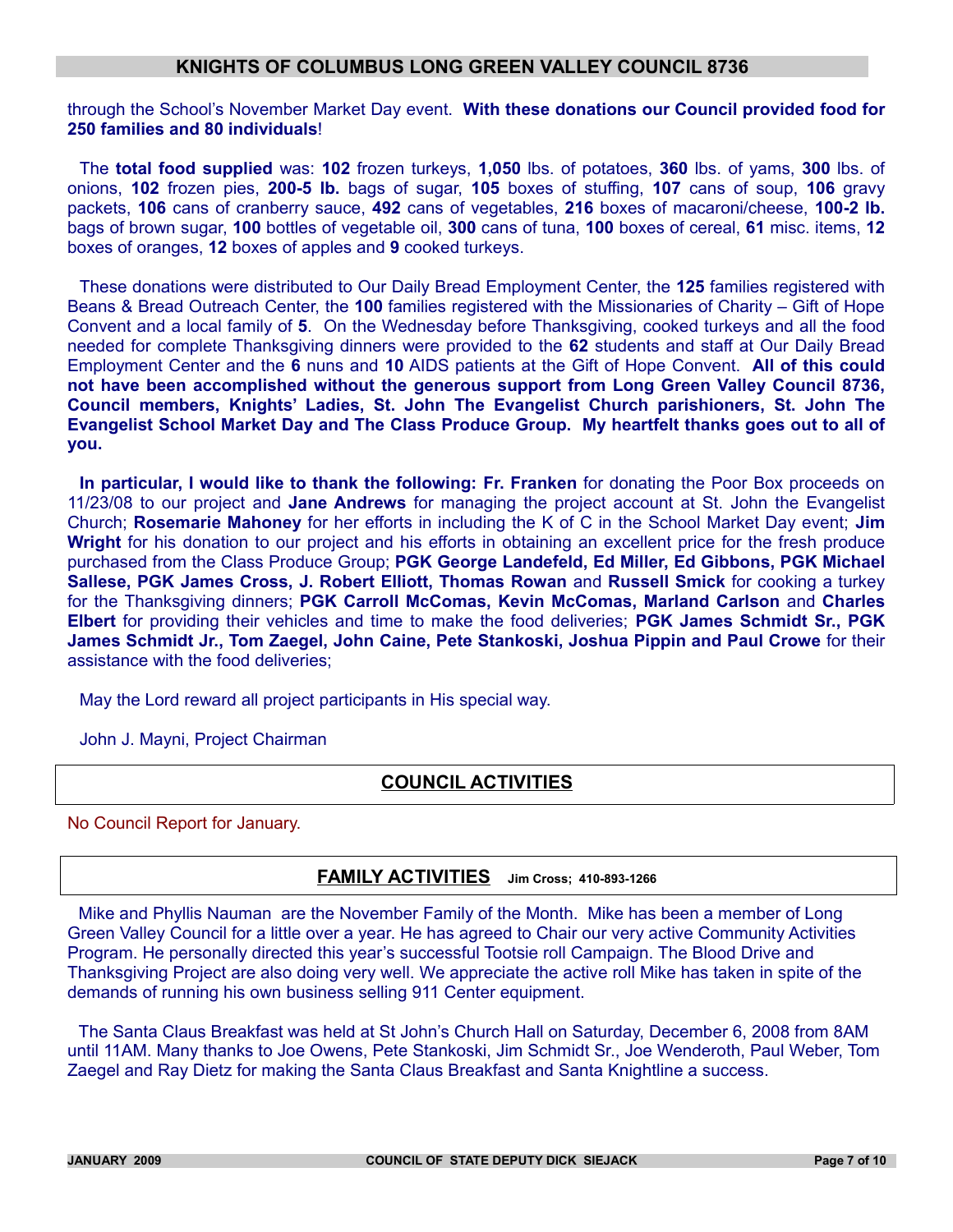#### **YOUTH ACTIVITIES Chris Phillips**

No Youth Report for January.

# **PRO-LIFE ACTIVITIES Jim Cross; 410-893-1266**

We will have a Spaghetti Dinner on Saturday, January 17, 2009 at St John's Church Hall after the 5 PM Mass. The usual request for a donation to The Gabriel Network will be the price of admission.

The March for Life in Washington DC on January 22, 2009 will have a buses departing for Knights that want to arrive on time to get into the Youth Mass. Your participation on that day in person or in prayer will be desperately needed. In order to determine which bus will be most convenient for you check the Catholic Review the week before or call me near the date for current information.

Knights of Columbus buses will leave on January 22, 2009 at 7:30AM from Dundalk Council, 2111 Eilers Ave., Baltimore, MD 21222 and Patapsco Council, 1010 Frederick Rd., Catonsville, MD 21228. Call 410- 529-2646 to sign up for one of the buses. A Continental Breakfast will be served at each location. Mass will be held at the Verizon Center with Reserved Seating. Buses return immediately after the March. We usually are back to the Departure point about 5 PM.

**LECTURER'S REPORT Joe Wenderoth; 410-592-9718 Home; 410-682-1366 Work Lecturer@kofc8736.org**

No Lecturer's Report for January.

**CHANCELLOR'S REPORT Bob McGraw; Work 410-887-1828; Cell 443-299-7732; rsmcgraw@verizon.net**

Feel free to contact me if you know of any brother or family member that is need of prayers.

Please continue to pray for the following:

#### **Brothers:**

Norm Bronzert William Seibert Tim Calvert Pop Stritzinger Mike Talipan **Jack Lindung** Bob Dee

Fr. Jack Collopy Dick Spinner Vince Wheeler John Robinson

#### **Relations:**

Kim Schlee, Daughter of Brother John Schlee Norma Ventura, Wife of Brother John Ventura Leonard Scheno, Brother of Jim Scheno Ann Hughes, Mother-in-Law of Brother Joe Wenderoth Faith Rowland, Granddaughter of Brother Bill Loeffer Mary Renshaw, Wife of Brother Bob Renshaw Michelle Kanotz Birdsall, Daughter of Brother Bill Kanotz Marilyn Carr, Wife of Brother Ronald Carr, Sr. Vincent Crogan, Brother-in-law of Brother George Landefeld Phyllis Rowan, Mother of Brother Thomas Rowan Stan Gibson, Brother of Brother Sam Gibson

#### **Deceased:**

Delores Stress, Aunt of Brother Jim Schmidt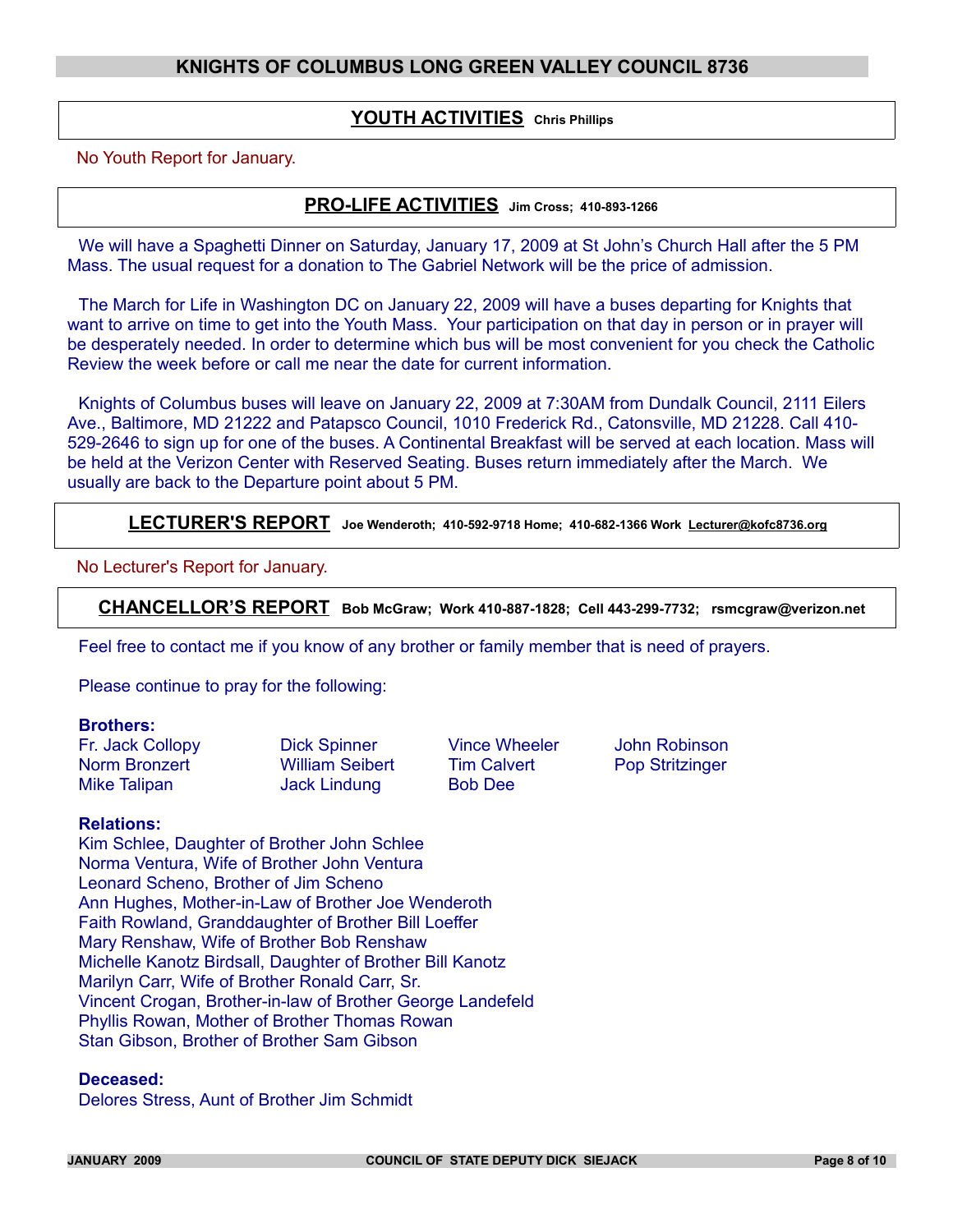|                         |    | <b>JANUARY BIRTHDAYS</b>      |    |  |
|-------------------------|----|-------------------------------|----|--|
| <b>Dick Lanham</b>      |    | <b>Msgr. Martin Strempeck</b> | 2  |  |
| <b>Harry Brocato</b>    | 3  | <b>Danny Seibert</b>          | 3  |  |
| <b>Ray Dietz</b>        | 4  | <b>Paul Nolan</b>             | 4  |  |
| <b>Ross Galeano</b>     | 10 | <b>Richard Molinar</b>        | 13 |  |
| <b>Bill Davison</b>     | 25 | <b>David Battista</b>         | 26 |  |
| <b>George Landefeld</b> | 29 | <b>Gus Schmidt</b>            | 31 |  |

|             | <b>DATES</b><br><b>REMEMBER</b><br><b>TO</b> |             |                                           |                       |
|-------------|----------------------------------------------|-------------|-------------------------------------------|-----------------------|
| <b>DATE</b> | <b>DAY</b>                                   | <b>TIME</b> | <b>ACTIVITY</b>                           | <b>LOCATION</b>       |
| 6           | Tues.                                        | 7:00 PM     | <b>JANUARY</b><br>Knights Ladies workshop | <b>Council Home</b>   |
| 8           | Thurs.                                       | 8:00 PM     | <b>BCGK</b> meeting                       |                       |
| 13          | Tues.                                        | 8:00 PM     | <b>Business Meeting</b>                   | <b>Council Home</b>   |
| 15          | Thurs.                                       | 8:00 PM     | <b>ABJC Meeting</b>                       |                       |
| 17          | Sat.                                         | 6:00 PM     | Spaghetti Dinner                          | St. Johns Church Hall |
| 22          | Thurs.                                       |             | <b>March For Life</b>                     | Washington            |
| 27          | Tues.                                        | 8:00 PM     | <b>Council Social meeting</b>             | <b>Council Home</b>   |
|             |                                              |             | <b>FEBRUARY</b>                           |                       |
| 03          | Tues.                                        | 7:00 PM     | Knights ladies                            | <b>Council Home</b>   |
| 05          | <b>Thurs</b>                                 | 7:00 PM     | <b>Officers Meeting</b>                   | <b>Council Home</b>   |
| 10          | Tues.                                        | 8:00 PM     | <b>Business Meeting</b>                   | <b>Council Home</b>   |
| 12          | Thurs.                                       | 8:00 PM.    | <b>BCGK Meeting</b>                       |                       |
| 19          | Thurs.                                       | 8:00 PM     | <b>ABJC Meeting</b>                       |                       |
| 24          | Tues.                                        | 5:00 PM     | Shrove Tuesday Pancake Dinner             | St. Johns Hall        |
| 24          | Tues.                                        | 8:00 PM     | <b>Social Meeting</b>                     | <b>Council Home</b>   |
|             |                                              |             |                                           |                       |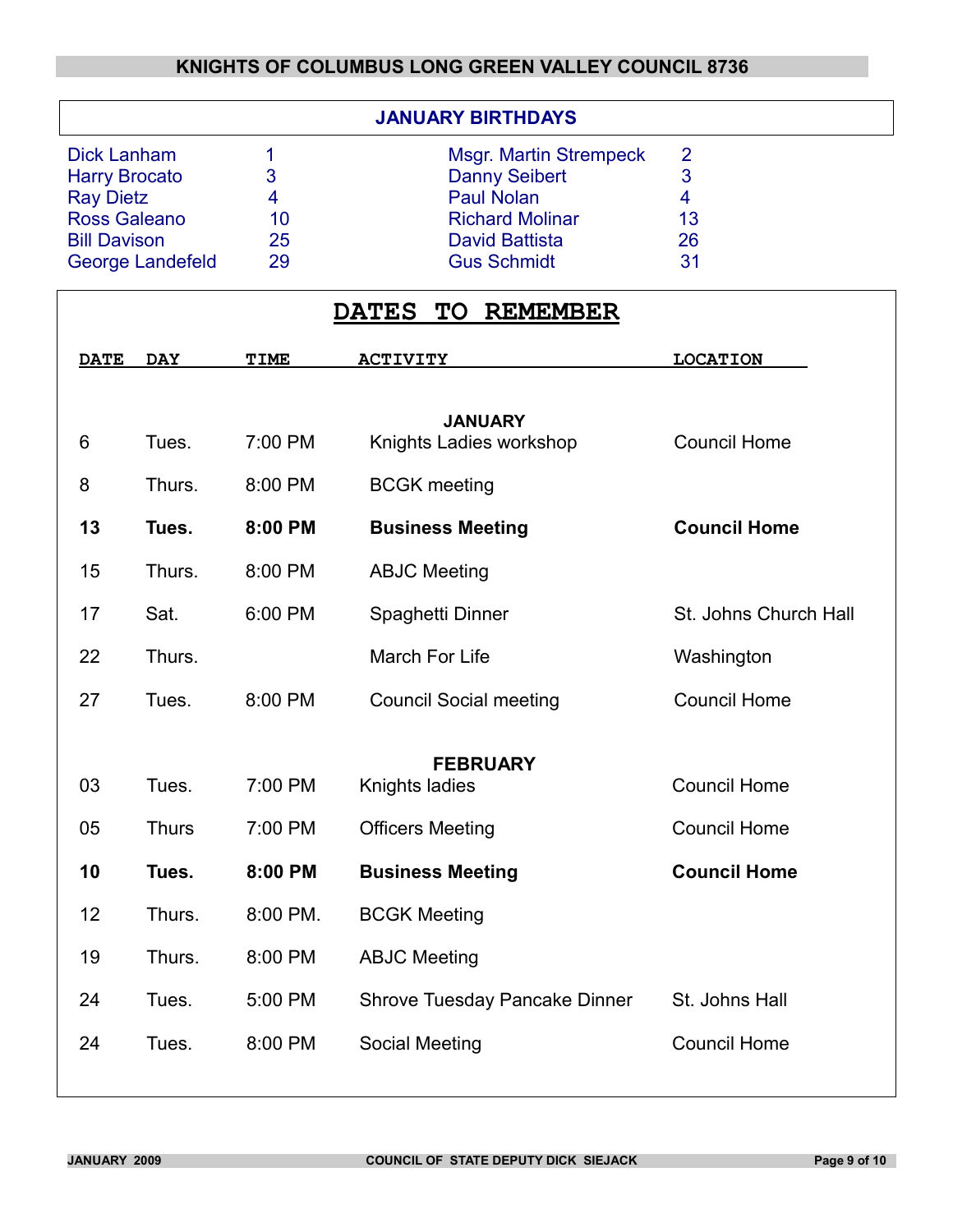

**KNIGHTS OF COLUMBUS** Long Green Valley Council No. 8736 c/o Michael Sallese 2701Chestnut Hill Road Forest Hill, MD 21050



Knights Ladies

Our December meeting was very short. It was followed by our Christmas Party (catered by Nancy, the Kitchen Witch). The meal was fantastic! We all enjoyed our gift exchange game – thanks to Mary Weber.

We will not be having a meeting in January. Instead, on January  $6<sup>th</sup>$  at 7:00 PM in the Knights' hall, we will make lap robes! Jeanne Scheno has volunteered to help us. All we need to bring is one piece of cardboard  $4$ " x  $4$ ", one piece  $4$ " x  $2$ ", two pieces of fleece  $-1\frac{1}{4}$  yds each and of course, a pair of good cutting scissors. Anyone is welcome – invite friends/relatives.

We had 6 lap robes donated for delivery to Walter Reed for returning soldiers. Anything donated in December, January & February will go to Walter Reed.

Hopefully, we will see you on January 6th! Happy New Year to all of our members.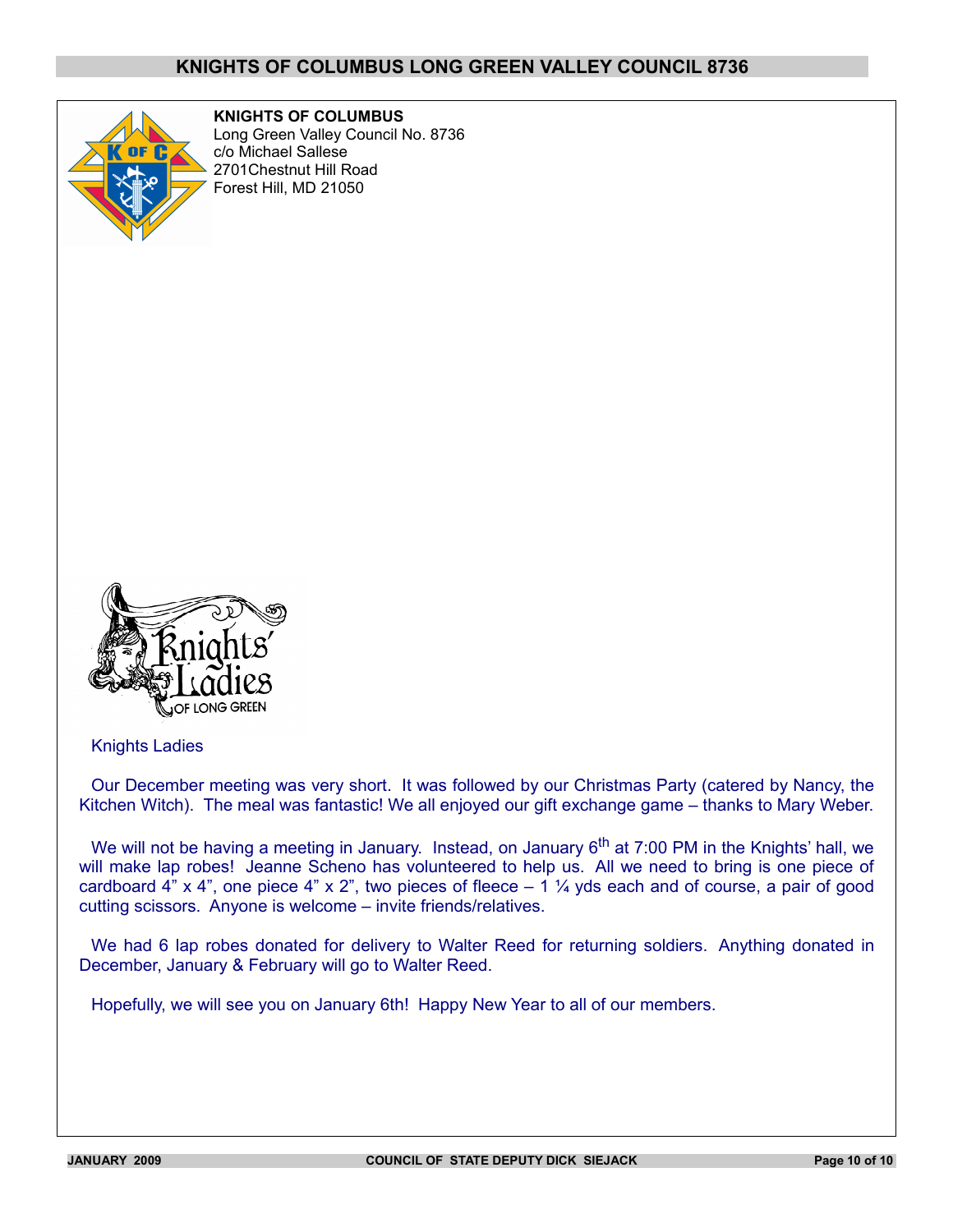March with the Maryland Knights of Columbus State Family!

# MARCH FOR LIFE Thursday, January 22, 2009 The Mall, Washington, DC

- Meet at  $12<sup>th</sup>$  St. and Madison Drive, N.W. (Madison Drive is right on the Mall), starting at 12:00 Noon
- Metro Blue or Orange line Get off at either the Smithsonian or Federal Triangle stations.
- Look for the Knight of Columbus BIG BLUE BANNER You can't miss it!
- Stand up for a Culture of Life with brother Knights from Maryland.